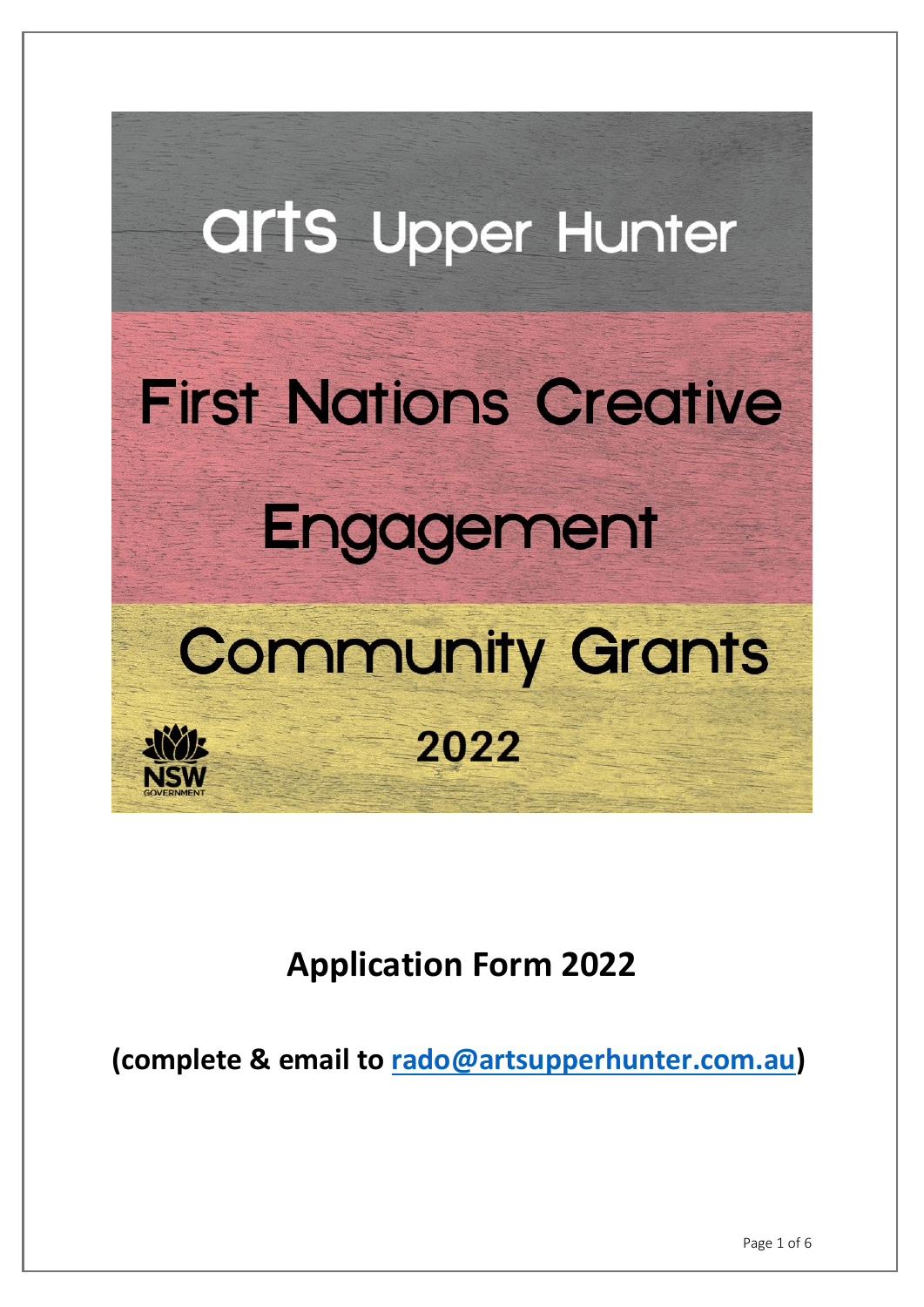**Please see our guidelines click [here](https://artsupperhunter.com/arts-upper-hunter-first-nations-creative-engagement-community-grants-2022/) for eligibility, conditions etc.**

**Applications close 5pm Monday 27 June 2022.**

**Enquiries please call John O'Brien on 0409 382 509**

- 1. **Project title:**
- **2. Applicant information**

Name of organisation:

Contact person:

Email:

Phone:

Address of organisation:

ABN (if a Council authority, please provide Council ABN):

Are you registered for GST? (Y/N) \_\_\_\_\_\_

(note ABN must in the name of the organisation)

3. **Organisation information** (up to 125 words) – A brief history/bio of your organisation (including web links etc).

**Please expand text boxes for more space.** 

**Answer:**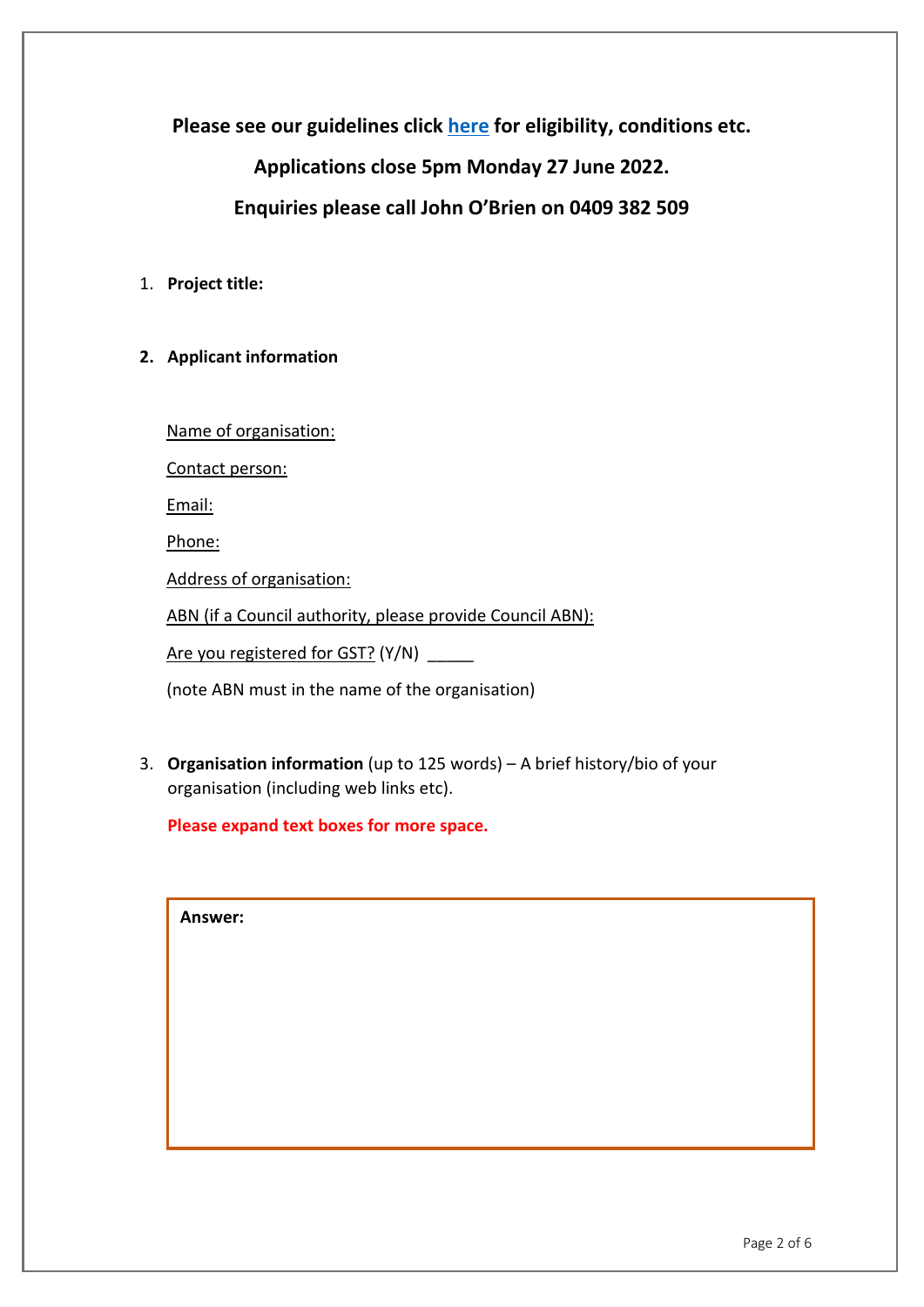4. **Project outline** (up to 300 words) – Tell us about your project and how you will use the grant.

| Answer: |  |  |  |
|---------|--|--|--|
|         |  |  |  |
|         |  |  |  |
|         |  |  |  |
|         |  |  |  |

5. **Participating artists/businesses & targeted attendees** (up to 125 words) - Who will be facilitating or running the project - this could be an artist, a company, an organisation. And who will be the targeted audience or attendees?

| <b>Answer:</b> |  |  |  |
|----------------|--|--|--|
|                |  |  |  |
|                |  |  |  |
|                |  |  |  |
|                |  |  |  |

6. **Benefits & outcomes** (up to 200 words) – What are the benefits of your proposal and to whom? (You may include specifics such as number of workshop participants, number of artists, but also general items such as providing skills for youth, beautifying a space, promoting FN cultural practice, etc.)

| Answer: |  |  |  |
|---------|--|--|--|
|         |  |  |  |
|         |  |  |  |
|         |  |  |  |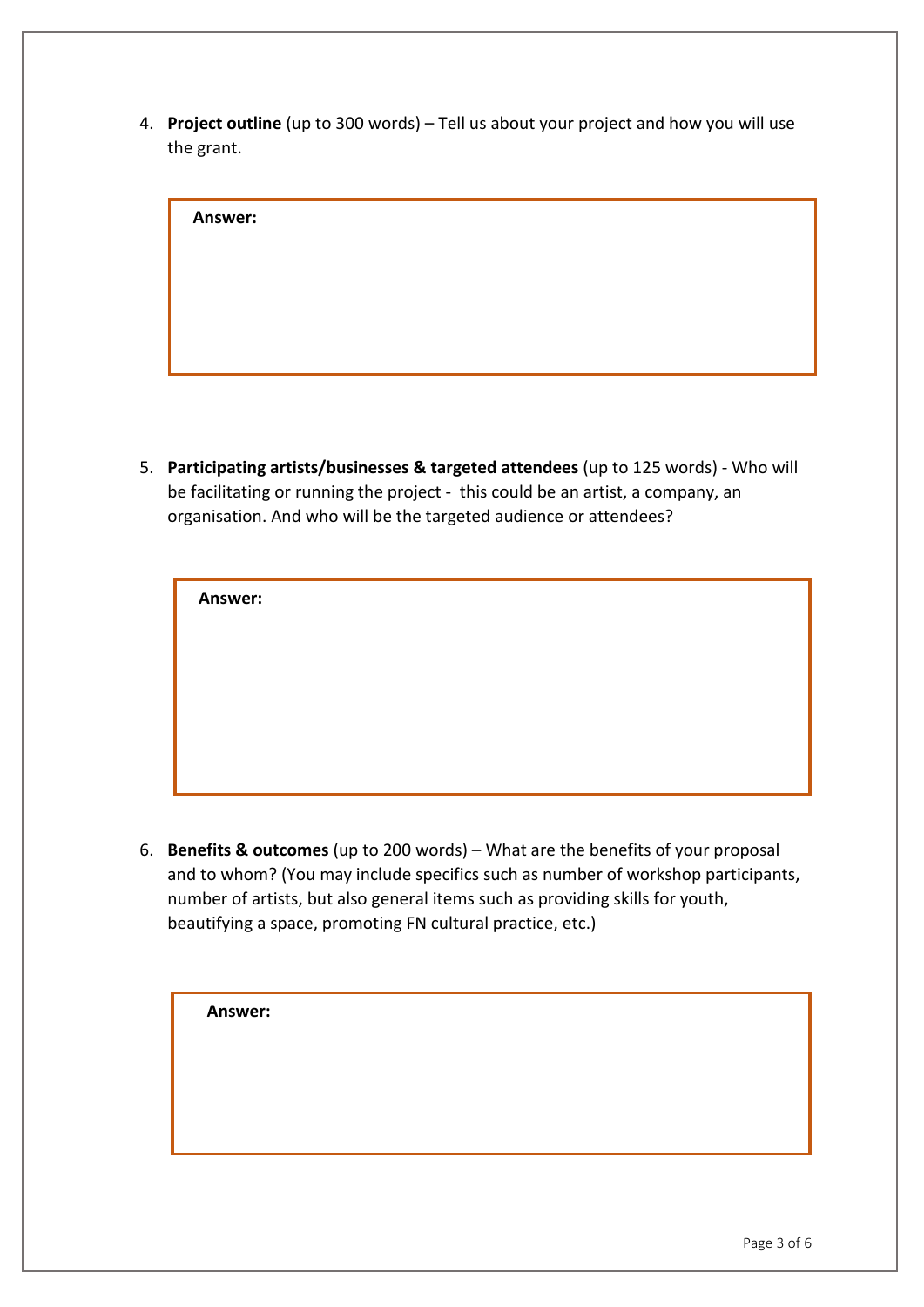7. **First Nations connection** (up to 200 words) – How do your organisation and this project link to the local Aboriginal community? Which groups in particular?

| <b>Answer:</b> |  |  |  |
|----------------|--|--|--|
|                |  |  |  |
|                |  |  |  |
|                |  |  |  |
|                |  |  |  |
|                |  |  |  |
|                |  |  |  |
|                |  |  |  |

8. **Covid impact** (if any). If your organisation or program has been impacted by Covid, please provide some brief information here (up to 100 words). (A proportion of the grant funding is designated for recovery from the impact of the pandemic, though this is *not essential* for all successful applicants.)

| Answer: |  |
|---------|--|
|---------|--|

9. **Budget** – Note: Income must equal expenditure

If you are registered for GST, the figures you enter should be exclusive of GST.

If you are not registered for GST, the figures should include GST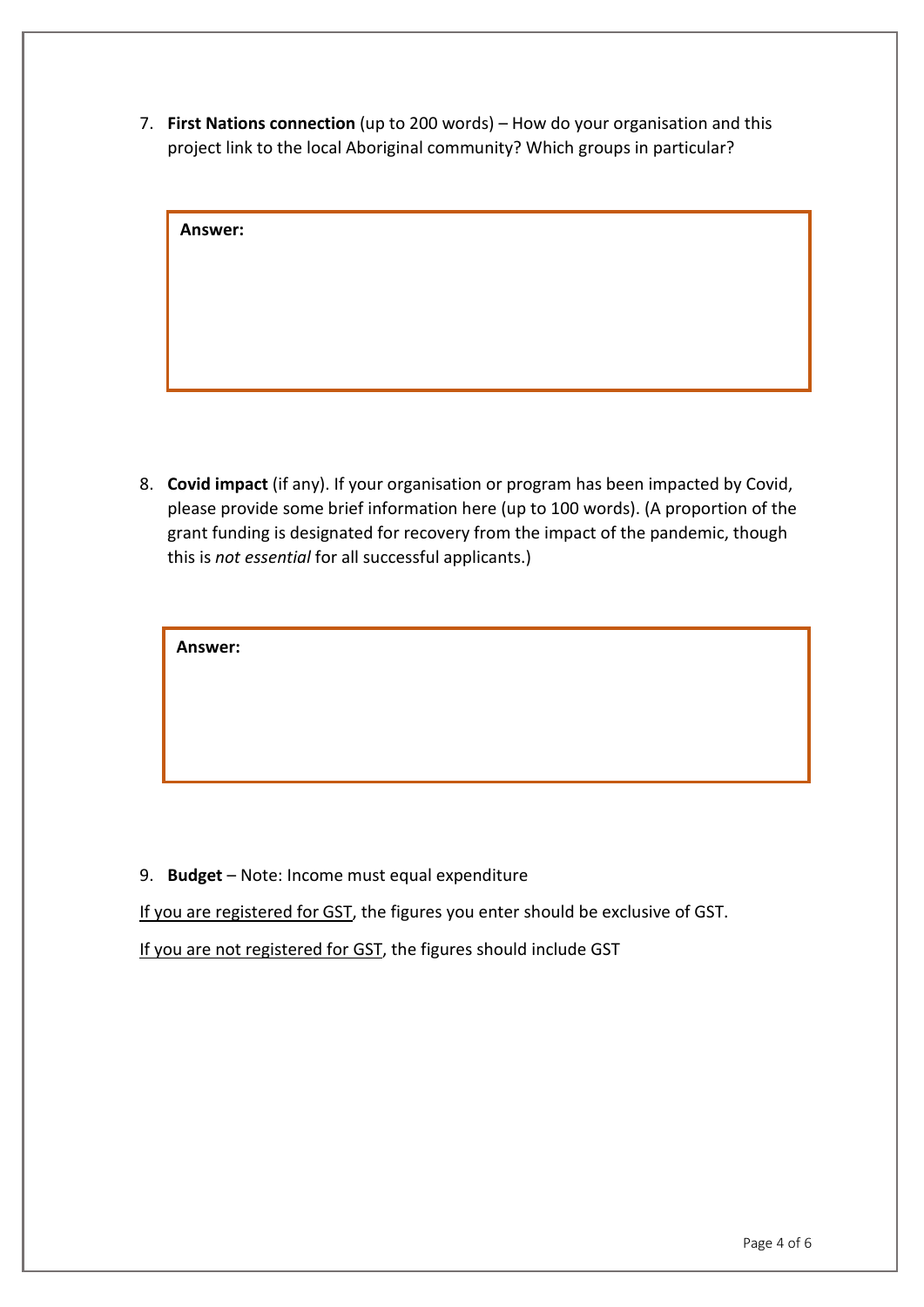| <b>Income</b>                               | \$ |
|---------------------------------------------|----|
| <b>Amount you're asking from Arts Upper</b> |    |
| <b>Hunter</b>                               |    |
| Other income (itemise below if any)         |    |
|                                             |    |
|                                             |    |
| Applicant's own contribution if any         |    |
| <b>Total income</b>                         |    |
|                                             |    |
| <b>Expenditure (itemise below)</b>          |    |
|                                             |    |
|                                             |    |
|                                             |    |
|                                             |    |
| <b>Total Expenditure</b>                    |    |
|                                             |    |

Add extra rows if necessary.

10. **In-kind support.** Please list any in-kind support, such as number of volunteers, free or discount venue hire, gifted materials, cultural advice, etc. You may estimate a dollar figure for these if you wish.

**Answer:** 

11. **Working With Children Check** (if relevant). Please list the names of any adults who will be working with under 18s and provide their WWCC numbers.